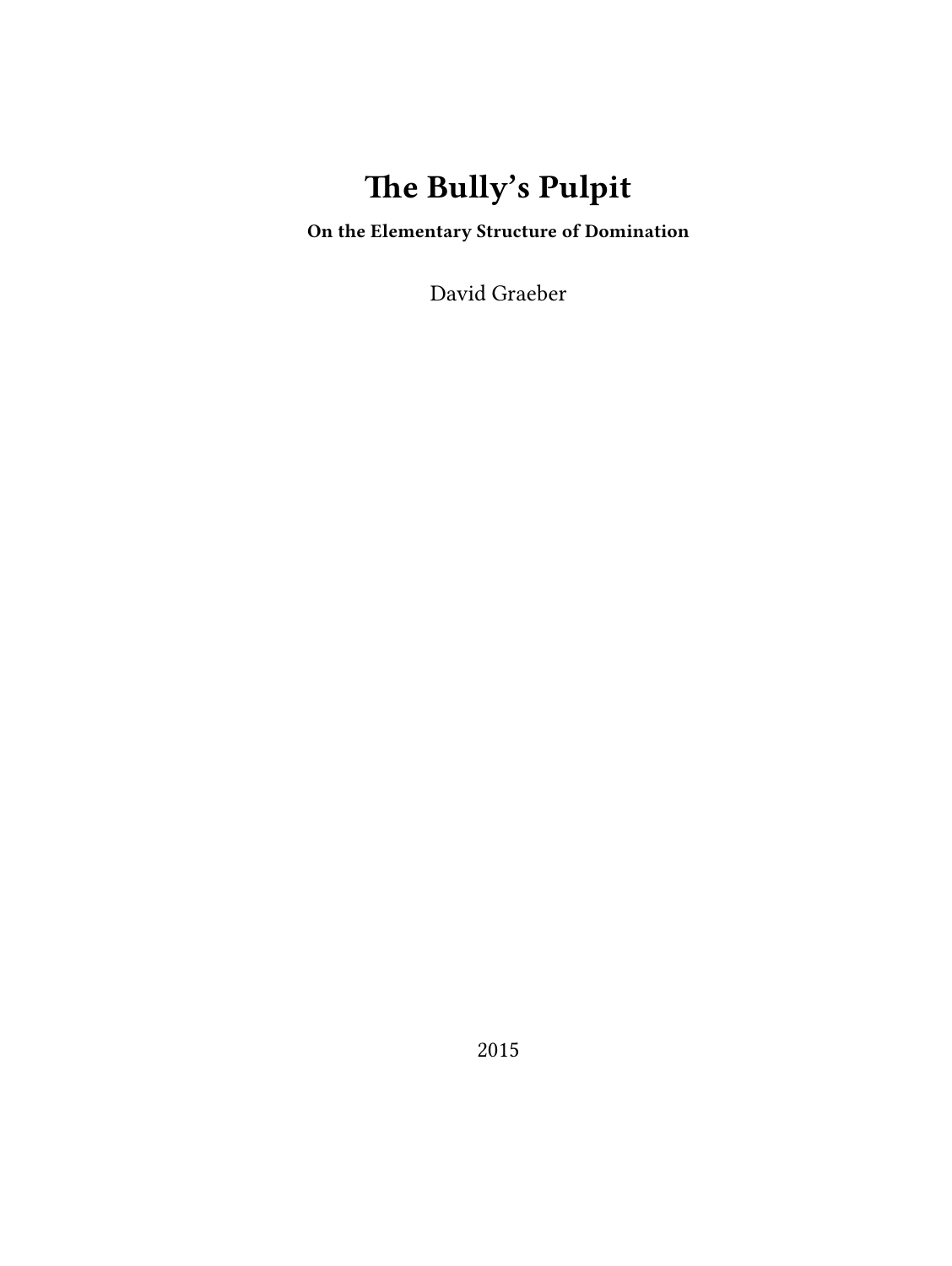# **Contents**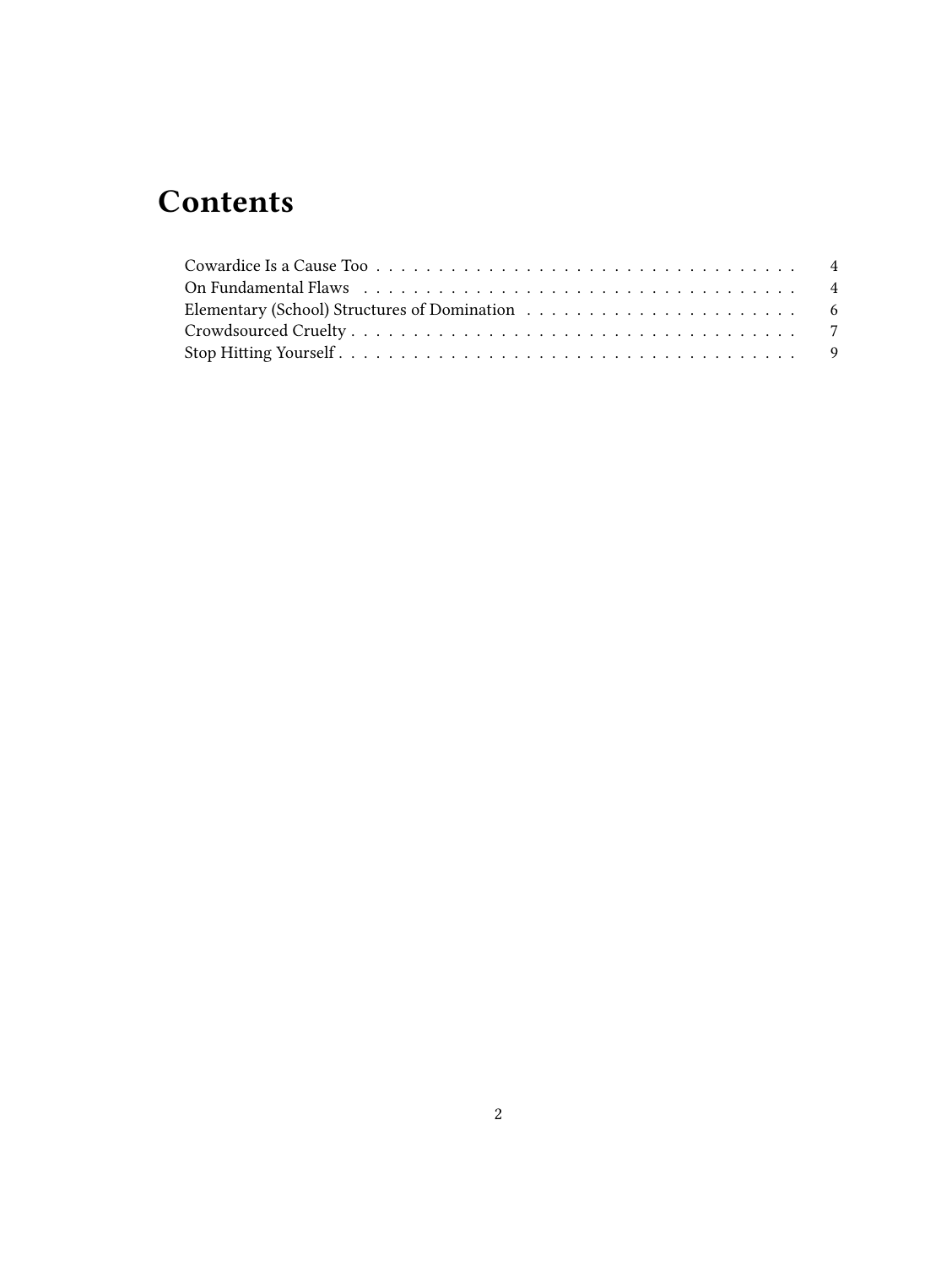In February and early March 1991, during the first Gulf War, U.S. forces bombed, shelled, and otherwise set fire to thousands of young Iraqi men who were trying to flee Kuwait. There were a series of such incidents—the "Highway of Death," "Highway 8," the "Battle of Rumaila"—in which U.S. air power cut off columns of retreating Iraqis and engaged in what the military refers to as a "turkey shoot," where trapped soldiers are simply slaughtered in their vehicles. Images of charred bodies trying desperately to crawl from their trucks became iconic symbols of the war.

I have never understood why this mass slaughter of Iraqi men isn't considered a war crime. It's clear that, at the time, the U.S. command feared it might be. President George H.W. Bush quickly announced a temporary cessation of hostilities, and the military has deployed enormous efforts since then to minimize the casualty count, obscure the circumstances, defame the victims ("a bunch of rapists, murderers, and thugs," General Norman Schwarzkopf later insisted), and prevent the most graphic images from appearing on U.S. television. It's rumored that there are videos from cameras mounted on helicopter gunships of panicked Iraqis, which will never be released.

It makes sense that the elites were worried. These were, after all, mostly young men who'd been drafted and who, when thrown into combat, made precisely the decision one would wish all young men in such a situation would make: saying to hell with this, packing up their things, and going home. For this, they should be burned alive? When ISIS burned a Jordanian pilot alive last winter, it was universally denounced as unspeakably barbaric—which it was, of course. Still, ISIS at least could point out that the pilot had been dropping bombs on them. The retreating Iraqis on the "Highway of Death" and other main drags of American carnage were just kids who didn't want to fight.

But maybe it was this very refusal that's prevented the Iraqi soldiers from garnering more sympathy, not only in elite circles, where you wouldn't expect much, but also in the court of public opinion. On some level, let's face it: these men were cowards. They got what they deserved.

There seems, indeed, a decided lack of sympathy for noncombatant men in war zones. Even reports by international human rights organizations speak of massacres as being directed almost exclusively against women, children, and, perhaps, the elderly. The implication, almost never stated outright, is that adult males are either combatants or have something wrong with them. ("You mean to say there were people out there slaughtering women and children and you weren't out there defending them? What are you? Chicken?") Those who carry out massacres have been known to cynically manipulate this tacit conscription: most famously, the Bosnian Serb commanders who calculated they could avoid charges of genocide if, instead of exterminating the entire population of conquered towns and villages, they merely exterminated all males between ages fifteen and fifty-five.

But there is something more at work in circumscribing our empathy for the fleeing Iraqi massacre victims. U.S. news consumers were bombarded with accusations that they were actually a bunch of criminals who'd been personally raping and pillaging and tossing newborn babies out of incubators (unlike that Jordanian pilot, who'd merely been dropping bombs on cities full of women and children from a safe, or so he thought, altitude). We are all taught that bullies are really cowards, so we easily accept that the reverse must naturally be true as well. For most of us, the primordial experience of bullying and being bullied lurks in the background whenever crimes and atrocities are discussed. It shapes our sensibilities and our capacities for empathy in deep and pernicious ways.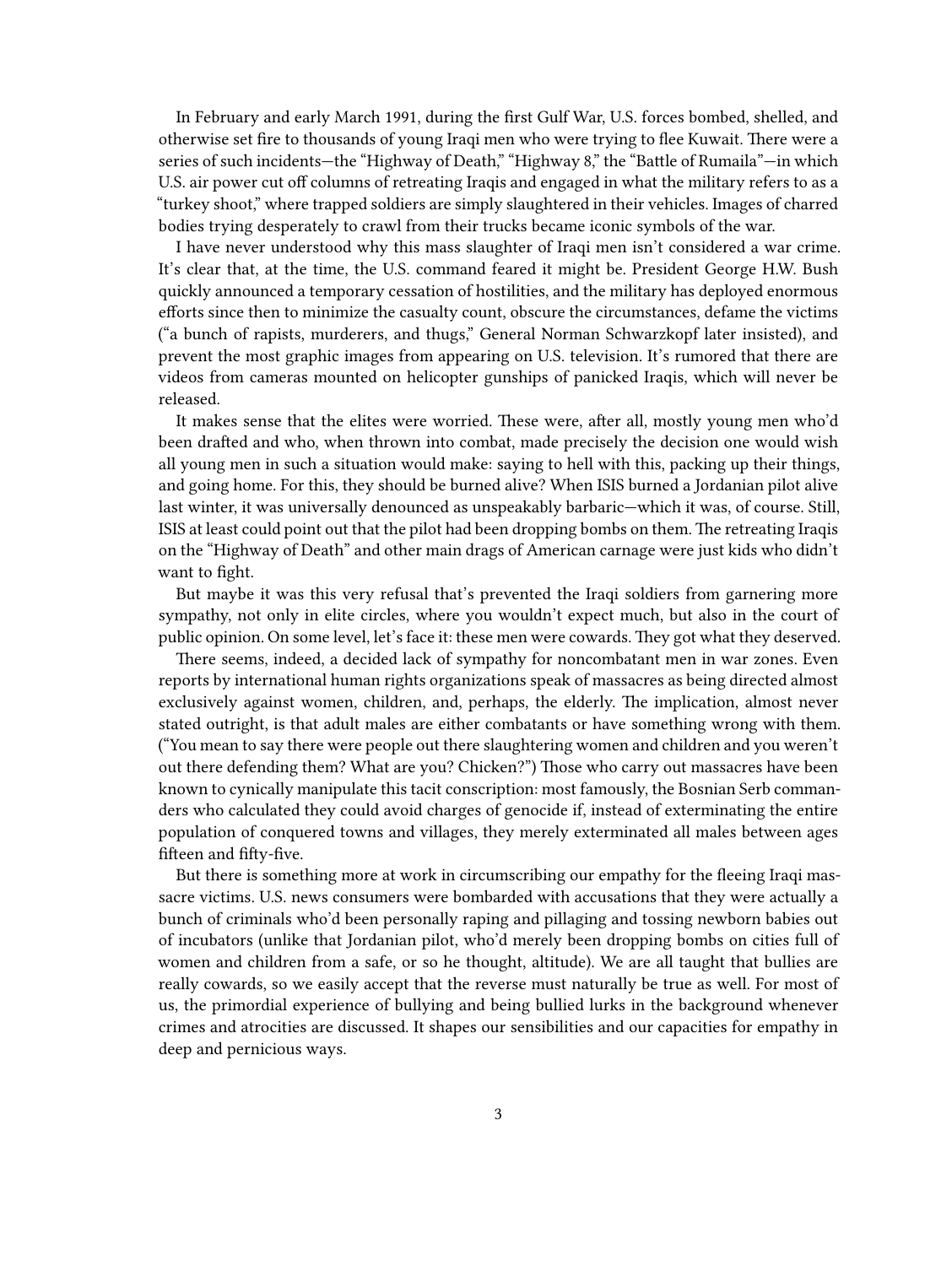#### <span id="page-3-0"></span>**Cowardice Is a Cause Too**

Most people dislike wars and feel the world would be a better place without them. Yet contempt for cowardice seems to move them on a far deeper level. After all, desertion—the tendency of conscripts called up for their first experience of military glory to duck out of the line of march and hide in the nearest forest, gulch, or empty farmhouse and then, when the column has safely passed, figure out a way to return home—is probably the greatest threat to wars of conquest. Napoleon's armies, for instance, lost far more troops to desertion than to combat. Conscript armies often have to deploy a significant percentage of their conscripts behind the lines with orders to shoot any of their fellow conscripts who try to run away. Yet even those who claim to hate war often feel uncomfortable celebrating desertion.

About the only real exception I know of is Germany, which has erected a series of monuments labeled "To the Unknown Deserter." The first and most famous, in Potsdam, is inscribed: "TO A MAN WHO REFUSED TO KILL HIS FELLOW MAN." Yet even here, when I tell friends about this monument, I often encounter a sort of instinctive wince. "I guess what people will ask is: Did they really desert because they didn't want to kill others, or because they didn't want to die themselves?" As if there's something wrong with that.

In militaristic societies like the United States, it is almost axiomatic that our enemies must be cowards—especially if the enemy can be labeled a "terrorist" (i.e., someone accused of wishing to create fear in us, to turn us, of all people, into cowards). It is then necessary to ritually turn matters around and insist that no, it is they who are actually fearful. All attacks on U.S. citizens are by definition "cowardly attacks." The second George Bush was referring to the 9/11 attacks as "cowardly acts" the very next morning. On the face of it, this is odd. After all, there's no lack of bad things one can find to say about Mohammed Atta and his confederates—take your pick, really—but surely "coward" isn't one of them. Blowing up a wedding party using an unmanned drone might be considered an act of cowardice. Personally flying an airplane into a skyscraper takes guts. Nevertheless, the idea that one can be courageous in a bad cause seems to somehow fall outside the domain of acceptable public discourse, despite the fact that much of what passes for world history consists of endless accounts of courageous people doing awful things.

#### <span id="page-3-1"></span>**On Fundamental Flaws**

Sooner or later, every project for human freedom will have to comprehend why we accept societies being ranked and ordered by violence and domination to begin with. And it strikes me that our visceral reaction to weakness and cowardice, our strange reluctance to identify with even the most justifiable forms of fear, might provide a clue.

The problem is that debate so far has been dominated by proponents of two equally absurd positions. On the one side, there are those who deny that it's possible to say anything about humans as a species; on the other, there are those who assume that the goal is to explain why it is that some humans seem to take pleasure in pushing other ones around. The latter camp almost invariably ends up spinning stories about baboons and chimps, usually to introduce the proposition that humans—or at least those of us with sufficient quantities of testosterone—inherit from our primate ancestors an inbuilt tendency toward self-aggrandizing aggression that manifests itself in war, which cannot be gotten rid of, but may be diverted into competitive market activity. On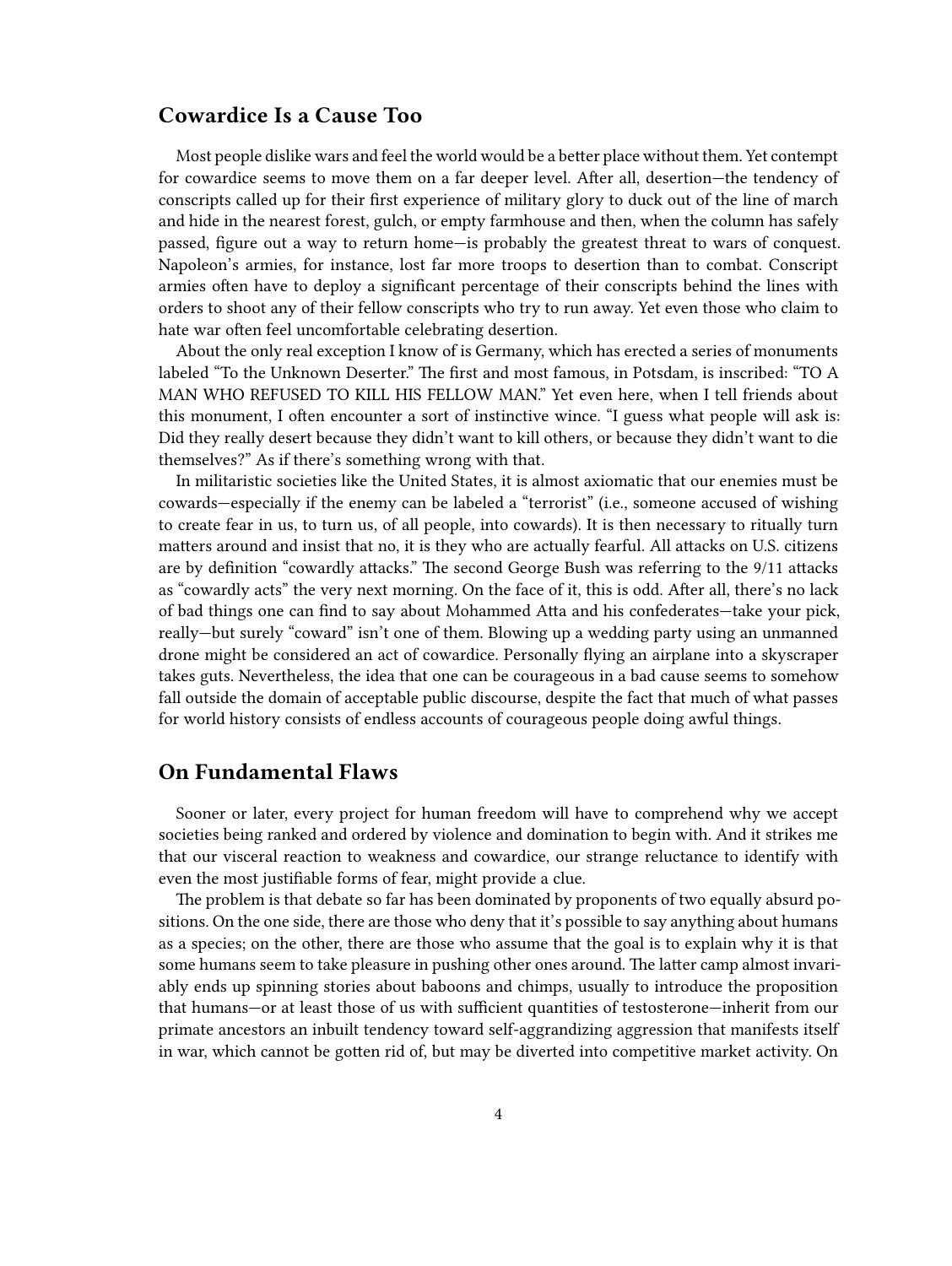the basis of these assumptions, the cowards are those who lack a fundamental biological impulse, and it's hardly surprising that we would hold them in contempt.

There are a lot of problems with this story, but the most obvious is that it simply isn't true. The prospect of going to war does not automatically set off a biological trigger in the human male. Just consider what Andrew Bard Schmookler has referred to as "the parable of the tribes." Five societies share the same river valley. They can all live in peace only if every one of them remains peaceful. The moment one "bad apple" is introduced—say, the young men in one tribe decide that an appropriate way of handling the loss of a loved one is to go bring back some foreigner's head, or that their God has chosen them to be the scourge of unbelievers—well, the other tribes, if they don't want to be exterminated, have only three options: flee, submit, or reorganize their own societies around effectiveness in war. The logic seems hard to fault. Nevertheless, as anyone familiar with the history of, say, Oceania, Amazonia, or Africa would be aware, a great many societies simply refused to organize themselves on military lines. Again and again, we encounter descriptions of relatively peaceful communities who just accepted that every few years, they'd have to take to the hills as some raiding party of local bad boys arrived to torch their villages, rape, pillage, and carry off trophy parts from hapless stragglers. The vast majority of human males have refused to spend their time training for war, even when it was in their immediate practical interest to do so. To me, this is proof positive that human beings are not a particularly bellicose species.<sup>1</sup>

No one would deny, of course, that humans are flawed creatures. Just about every human language has some analogue of the English "humane" or expressions like "to treat someone like a human being," implying that simply recognizing another creature as a fellow human entails a responsibility to treat them with a certain minimum of kindness, consideration, and respect. It is obvious, however, that nowhere do humans consistently live up to that responsibility. And when we fail, we shrug and say we're "only human." To be human, then, is both to have ideals and to fail to live up to them.

If this is how humans tend to think of themselves, then it's hardly surprising that when we try to understand what makes structures of violent domination possible, we tend to look at the existence of antisocial impulses and ask: Why are some people cruel? Why do they desire to dominate others? These, however, are exactly the wrong questions to ask. Humans have an endless variety of urges. Usually, they're pulling us in any number of different directions at once. Their mere existence implies nothing.

<sup>&</sup>lt;sup>1</sup> Still, before we let adult males entirely off the hook, I should observe that the argument for military efficiency cuts two ways: even those societies whose men refuse to organize themselves effectively for war also do, in the overwhelming majority of cases, insist that women should not fight at all. This is hardly very efficient. Even if one were to concede that men are, generally speaking, better at fighting (and this is by no means clear; it depends on the type of fighting), and one were to simply choose the most able-bodied half of any given population, then some of them would be female. Anyway, in a truly desperate situation it can be suicidal not to employ every hand you've got. Nonetheless, again and again we find men—even those relatively nonbelligerent ones—deciding they would rather die than break the code saying women should never be allowed to handle weapons. No wonder we find it so difficult to sympathize with male atrocity victims: they are, to the degree that they segregate women from combat, complicit in the logic of male violence that destroyed them. But if we are trying to identify that key flaw or set of flaws in human nature that allows for that logic of male violence to exist to begin with, it leaves us with a confusing picture. We do not, perhaps, have some sort of inbuilt proclivity for violent domination. But we do have a tendency to treat those forms of violent domination that do exist—starting with that of men over women—as moral imperatives unto themselves.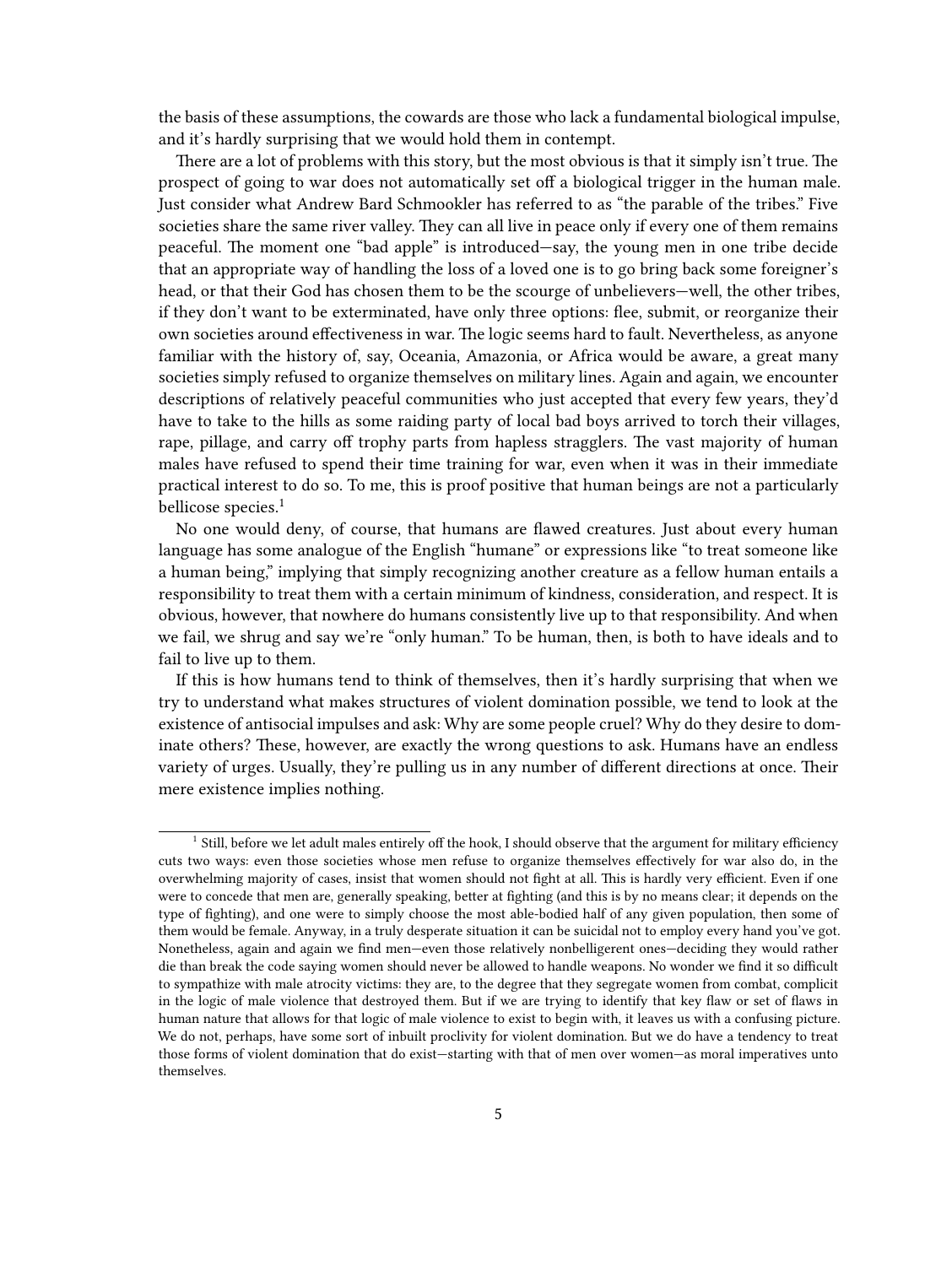The question we should be asking is not why people are sometimes cruel, or even why a few people are usually cruel (all evidence suggests true sadists are an extremely small proportion of the population overall), but how we have come to create institutions that encourage such behavior and that suggest cruel people are in some ways admirable—or at least as deserving of sympathy as those they push around.

Here I think it's important to look carefully at how institutions organize the reactions of the audience. Usually, when we try to imagine the primordial scene of domination, we see some kind of Hegelian master-slave dialectic in which two parties are vying for recognition from one another, leading to one being permanently trampled underfoot. We should imagine instead a three-way relation of aggressor, victim, and witness, one in which both contending parties are appealing for recognition (validation, sympathy, etc.) from someone else. The Hegelian battle for supremacy, after all, is just an abstraction. A just-so story. Few of us have witnessed two grown men duel to the death in order to get the other to recognize him as truly human. The threeway scenario, in which one party pummels another while both appeal to those around them to recognize their humanity, we've all witnessed and participated in, taking one role or the other, a thousand times since grade school.

### <span id="page-5-0"></span>**Elementary (School) Structures of Domination**

I am speaking, of course, about schoolyard bullying. Bullying, I propose, represents a kind of elementary structure of human domination. If we want to understand how everything goes wrong, this is where we should begin.

In this case too, provisos must be introduced. It would be very easy to slip back into crude evolutionary arguments. There is a tradition of thought—the Lord of the Flies tradition, we might call it—that interprets schoolyard bullies as a modern incarnation of the ancestral "killer ape," the primordial alpha male who instantly restores the law of the jungle once no longer restrained by rational adult male authority. But this is clearly false. In fact, books like Lord of the Flies are better read as meditations on the kind of calculated techniques of terror and intimidation that British public schools employed to shape upper-class children into officials capable of running an empire. These techniques did not emerge in the absence of authority; they were techniques designed to create a certain sort of cold-blooded, calculating adult male authority to begin with.

Today, most schools are not like the Eton and Harrow of William Golding's day, but even at those that boast of their elaborate anti-bullying programs, schoolyard bullying happens in a way that's in no sense at odds with or in spite of the school's institutional authority. Bullying is more like a refraction of its authority. To begin with an obvious point: children in school can't leave. Normally, a child's first instinct upon being tormented or humiliated by someone much larger is to go someplace else. Schoolchildren, however, don't have that option. If they try persistently to flee to safety, the authorities will bring them back. This is one reason, I suspect, for the stereotype of the bully as teacher's pet or hall monitor: even when it's not true, it draws on the tacit knowledge that the bully does depend on the authority of the institution in at least that one way—the school is, effectively, holding the victims in place while their tormentors hit them. This dependency on authority is also why the most extreme and elaborate forms of bullying take place in prisons, where dominant inmates and prison guards fall into alliances.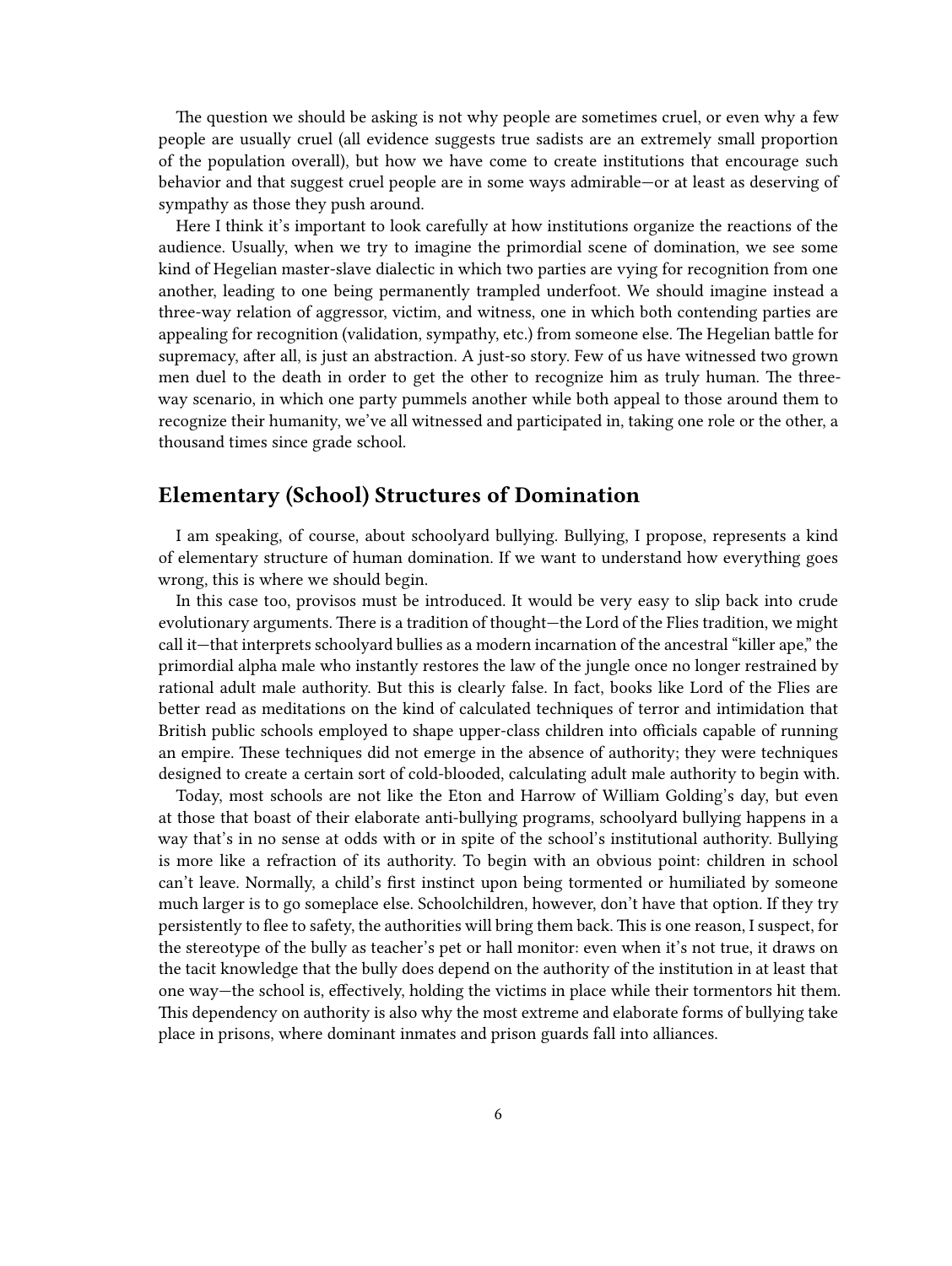Even more, bullies are usually aware that the system is likely to punish any victim who strikes back more harshly. Just as a woman, confronted by an abusive man who may well be twice her size, cannot afford to engage in a "fair fight," but must seize the opportune moment to inflict as much as damage as possible on the man who's been abusing her—since she cannot leave him in a position to retaliate—so too must the schoolyard bullying victim respond with disproportionate force, not to disable the opponent, in this case, but to deliver a blow so decisive that it makes the antagonist hesitate to engage again.

I learned this lesson firsthand. I was scrawny in grade school, younger than my peers—I'd skipped a grade—and thus a prime target for some of the bigger kids who seemed to have developed a quasi-scientific technique of jabbing runts like me sharp, hard, and quick enough to avoid being accused of "fighting." Hardly a day went by that I was not attacked. Finally, I decided enough was enough, found my moment, and sent one particularly noxious galoot sprawling across the corridor with a well-placed blow to the head. I think I might have cracked his lip. In a way, it worked exactly as intended: for a month or two, bullies largely stayed away. But the immediate result was that we were both taken to the office for fighting, and the fact that he had struck first was determined to be irrelevant. I was found to be the guilty party and expelled from the school's advanced math and science club. (Since he was a C student, there was nothing, really, for him to be expelled from.)

"It doesn't matter who started it" are probably six of most insidious words in the English language. Of course it matters.

## <span id="page-6-0"></span>**Crowdsourced Cruelty**

Very little of this focus on the role of institutional authority is reflected in the psychological literature on bullying, which, being largely written for school authorities, assumes that their role is entirely benign. Still, recent research—of which there has been an outpouring since Columbine has yielded, I think, a number of surprising revelations about the elementary forms of domination. Let's go deeper.

The first thing this research reveals is that the overwhelming majority of bullying incidents take place in front of an audience. Lonely, private persecution is relatively rare. Much of bullying is about humiliation, and the effects cannot really be produced without someone to witness them. Sometimes, onlookers actively abet the bully, laughing, goading, or joining in. More often, the audience is passively acquiescent. Only rarely does anyone step in to defend a classmate being threatened, mocked, or physically attacked.

When researchers question children on why they do not intervene, a minority say they felt the victim got what he or she deserved, but the majority say they didn't like what happened, and certainly didn't much like the bully, but decided that getting involved might mean ending up on the receiving end of the same treatment—and that would only make things worse. Interestingly, this is not true. Studies also show that in general, if one or two onlookers object, then bullies back off. Yet somehow most onlookers are convinced the opposite will happen. Why?

For one thing, because nearly every genre of popular fiction they are likely to be exposed to tells them it will. Comic book superheroes routinely step in to say, "Hey, stop beating on that kid"—and invariably the culprit does indeed turn his wrath on them, resulting in all sorts of mayhem. (If there is a covert message in such fiction, it is surely along the lines of: "You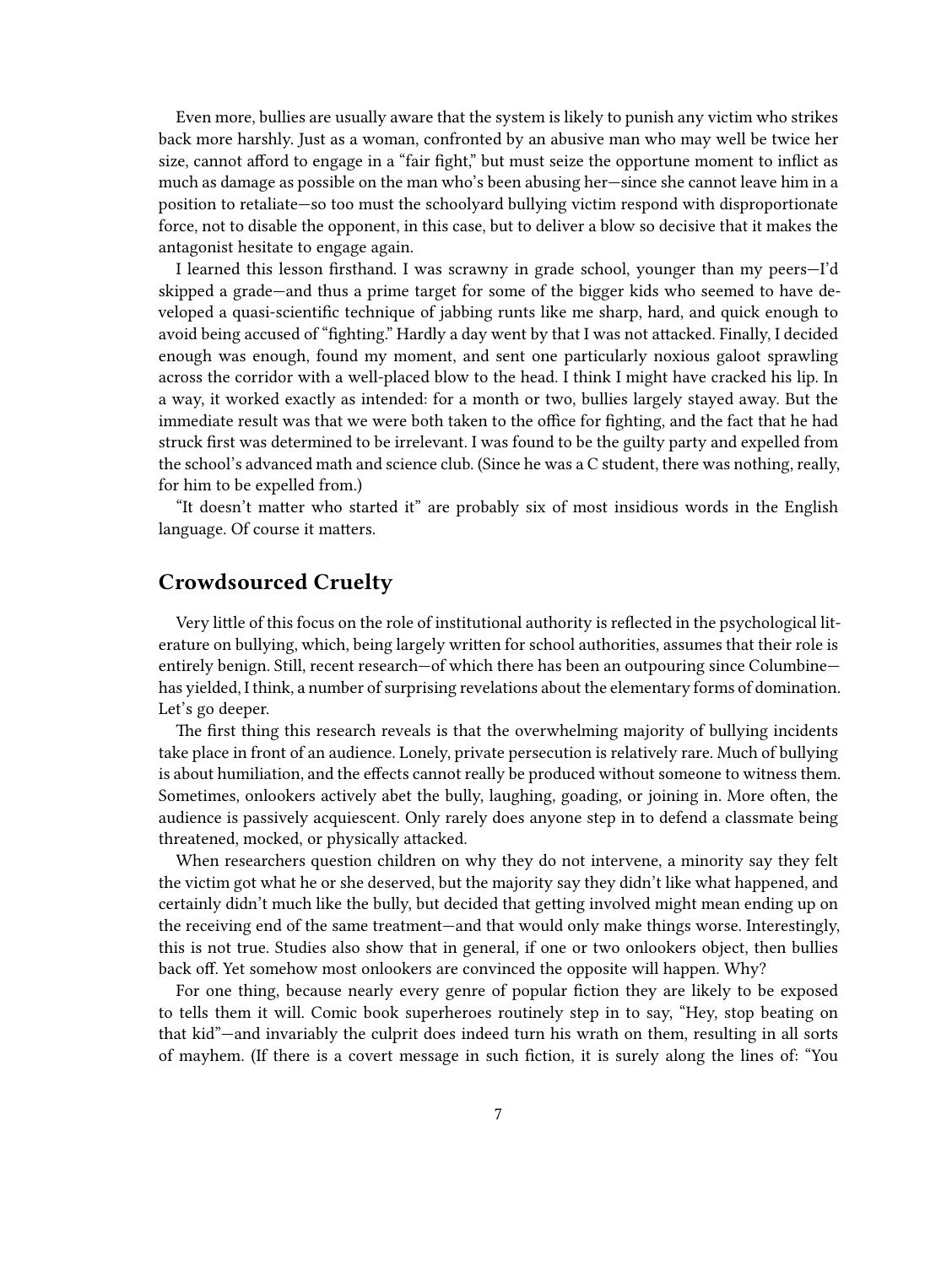had better not get involved in such matters unless you are capable of taking on some monster from another dimension who can shoot lightning from its eyes.") The "hero," as deployed in the U.S. media, is largely an alibi for passivity. This first occurred to me when watching a smalltown TV newscaster praising some teenager who'd jumped into a river to save a drowning child. "When I asked him why he did it," the newscaster remarked, "he said what true heroes always say, 'I just did what anyone would do under the circumstances.'" The audience is supposed to understand that, of course, this isn't true. Anyone would not do that. And that's okay. Heroes are extraordinary. It's perfectly acceptable under the same circumstances for you to just stand there and wait for a professional rescue team.

It's also possible that audiences of grade schoolers react passively to bullying because they have caught on to how adult authority operates and mistakenly assume the same logic applies to interactions with their peers. If it is, say, a police officer who is pushing around some hapless adult, then yes, it is absolutely true that intervening is likely to land you in serious trouble quite possibly, at the wrong end of a club. And we all know what happens to "whistleblowers." (Remember Secretary of State John Kerry calling on Edward Snowden to "man up" and submit himself to a lifetime of sadistic bullying at the hands of the U.S. criminal justice system? What is an innocent child supposed to make of this?) The fates of the Mannings or Snowdens of the world are high-profile advertisements for a cardinal principle of American culture: while abusing authority may be bad, openly pointing out that someone is abusing authority is much worse—and merits the severest punishment.

A second surprising finding from recent research: bullies do not, in fact, suffer from low selfesteem. Psychologists had long assumed that mean kids were taking out their insecurities on others. No. It turns out that most bullies act like self-satisfied little pricks not because they are tortured by self-doubt, but because they actually are self-satisfied little pricks. Indeed, such is their self-assurance that they create a moral universe in which their swagger and violence becomes the standard by which all others are to be judged; weakness, clumsiness, absentmindedness, or self-righteous whining are not just sins, but provocations that would be wrong to leave unaddressed.

Here, too, I can offer personal testimony. I keenly remember a conversation with a jock I knew in high school. He was a lunk, but a good-natured one. I think we'd even gotten stoned together once or twice. One day, after rehearsing some costume drama, I thought it would be fun to walk into the dorm in Renaissance garb. As soon as he saw me, he pounced as if about to pulverize. I was so indignant I forgot to be terrified. "Matt! What the hell are you doing? Why would you want to attack me?" Matt seemed so taken aback that he forgot to continue menacing me. "But . . . you came into the dorm wearing tights!" he protested. "I mean, what did you expect?" Was Matt enacting deep-seated insecurities about his own sexuality? I don't know. Probably so. But the real question is, why do we assume his troubled mind is so important? What really matters was that he genuinely felt he was defending a social code.

In this instance, the adolescent bully was deploying violence to enforce a code of homophobic masculinity that underpins adult authority as well. But with smaller children, this is often not the case. Here we come to a third surprising finding of the psychological literature—maybe the most telling of all. At first, it's not actually the fat girl, or the boy with glasses, who is most likely to be targeted. That comes later, as bullies (ever cognizant of power relations) learn to choose their victims according to adult standards. At first, the principal criterion is how the victim reacts. The ideal victim is not absolutely passive. No, the ideal victim is one who fights back in some way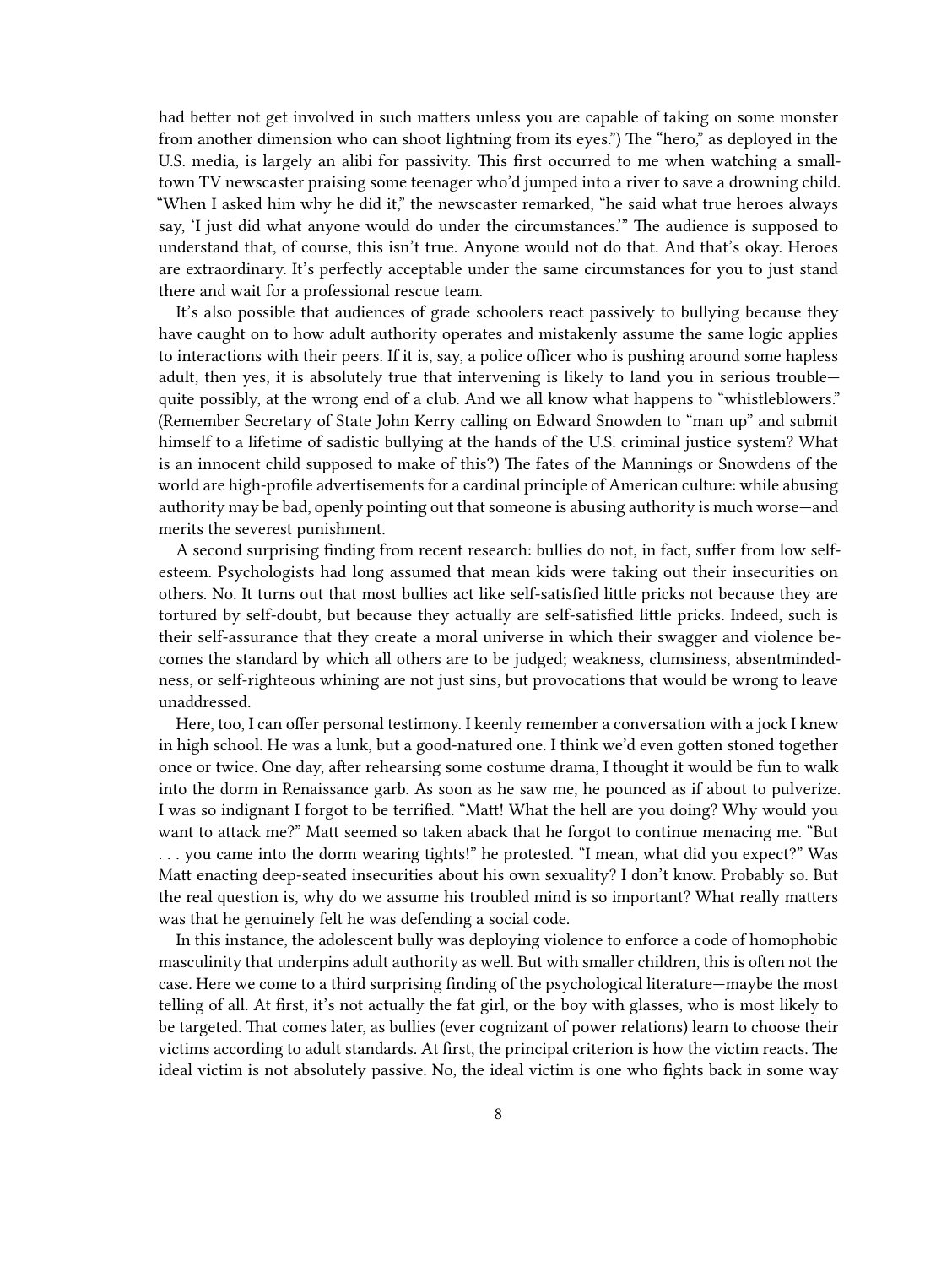but does so ineffectively, by flailing about, say, or screaming or crying, threatening to tell their mother, pretending they're going to fight and then trying to run away. Doing so is precisely what makes it possible to create a moral drama in which the audience can tell itself the bully must be, in some sense, in the right.

This triangular dynamic among bully, victim, and audience is what I mean by the deep structure of bullying. It deserves to be analyzed in the textbooks. Actually, it deserves to be set in giant neon letters everywhere: Bullying creates a moral drama in which the manner of the victim's reaction to an act of aggression can be used as retrospective justification for the original act of aggression itself.

Not only does this drama appear at the very origins of bullying in early childhood; it is precisely the aspect that endures in adult life. I call it the "you two cut it out" fallacy. Anyone who frequents social media forums will recognize the pattern. Aggressor attacks. Target tries to rise above and do nothing. No one intervenes. Aggressor ramps up attack. Target tries to rise above and do nothing. No one intervenes. Aggressor further ramps up attack.

This can happen a dozen, fifty times, until finally, the target answers back. Then, and only then, a dozen voices immediately sound, crying "Fight! Fight! Look at those two idiots going at it!" or "Can't you two just calm down and learn to see the other's point of view?" The clever bully knows that this will happen—and that he will forfeit no points for being the aggressor. He also knows that if he tempers his aggression to just the right pitch, the victim's response can itself be represented as the problem.

*Nob*: You're a decent chap, Jeeves, but I must say, you're a bit of an imbecile.

*Jeeves*: A bit of a . . . what!? What the hell do you mean by that?

*Nob*: See what I mean? Calm down! I said you were a decent chap. And such language! Don't you realize there are ladies present?

And what is true of social class is also true of any other form of structural inequality: hence epithets such as "shrill women," "angry black men," and an endless variety of similar terms of dismissive contempt. But the essential logic of bullying is prior to such inequalities. It is the ur-stuff of which they are made.

#### <span id="page-8-0"></span>**Stop Hitting Yourself**

And this, I propose, is the critical human flaw. It's not that as a species we're particularly aggressive. It's that we tend to respond to aggression very poorly. Our first instinct when we observe unprovoked aggression is either to pretend it isn't happening or, if that becomes impossible, to equate attacker and victim, placing both under a kind of contagion, which, it is hoped, can be prevented from spreading to everybody else. (Hence, the psychologists' finding that bullies and victims tend to be about equally disliked.) The feeling of guilt caused by the suspicion that this is a fundamentally cowardly way to behave—since it is a fundamentally cowardly way to behave—opens up a complex play of projections, in which the bully is seen simultaneously as an unconquerable super-villain and a pitiable, insecure blowhard, while the victim becomes both an aggressor (a violator of whatever social conventions the bully has invoked or invented) and a pathetic coward unwilling to defend himself.

Obviously, I am offering only the most minimal sketch of complex psychodynamics. But even so, these insights may help us understand why we find it so difficult to extend our sympathies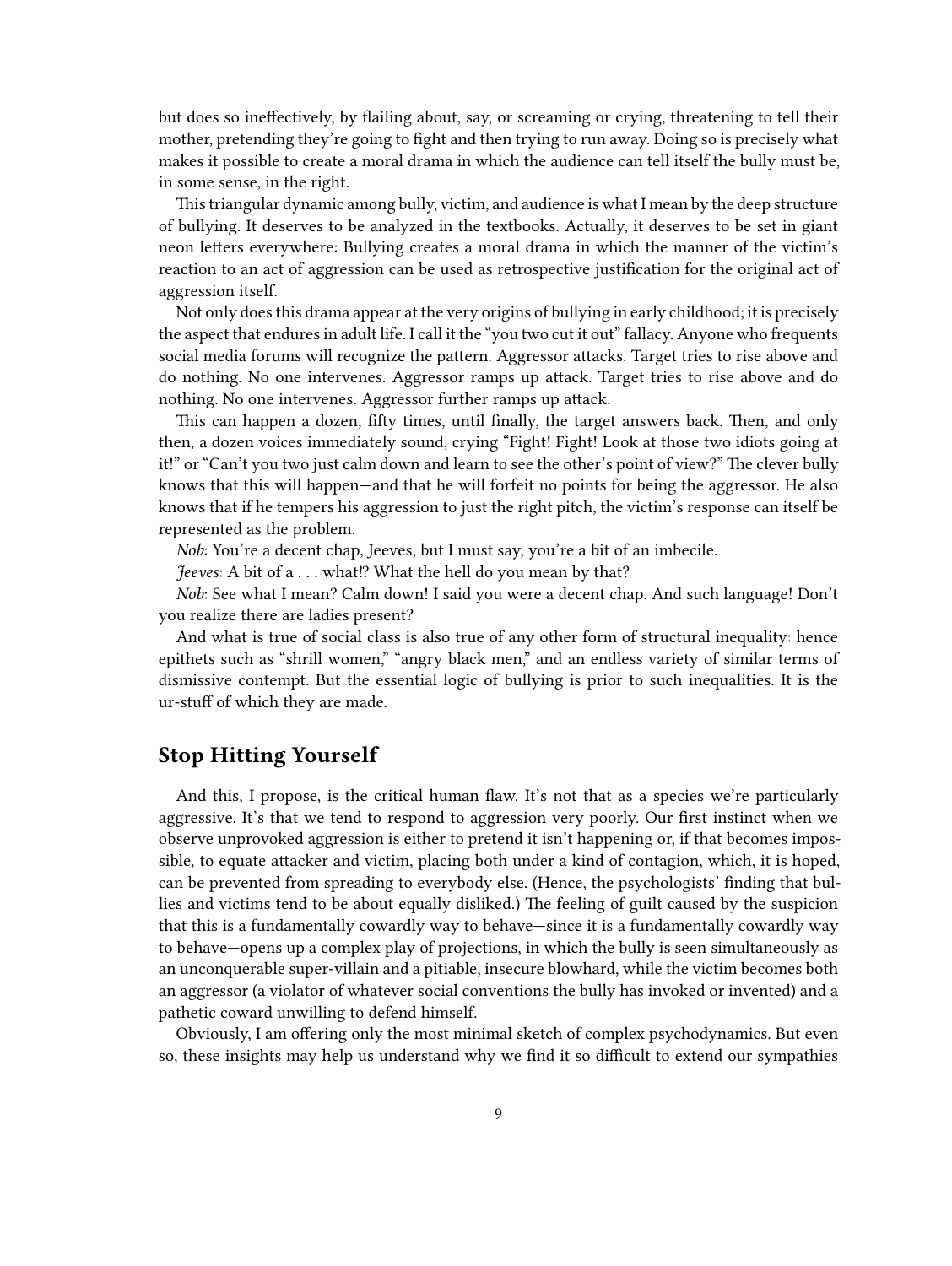to, among others, fleeing Iraqi conscripts gunned down in "turkey shoots" by U.S. warriors. We apply the same logic we did when passively watching some childhood bully terrorizing his flailing victim: we equate aggressors and victims, insist that everyone is equally guilty (notice how, whenever one hears a report of an atrocity, some will immediately start insisting that the victims must have committed atrocities too), and just hope that by doing so, the contagion will not spread to us.

This is difficult stuff. I don't claim to understand it completely. But if we are ever going to move toward a genuinely free society, then we're going to have to recognize how the triangular and mutually constitutive relationship of bully, victim, and audience really works, and then develop ways to combat it. Remember, the situation isn't hopeless. If it were not possible to create structures—habits, sensibilities, forms of common wisdom—that do sometimes prevent the dynamic from clicking in, then egalitarian societies of any sort would never have been possible. Remember, too, how little courage is usually required to thwart bullies who are not backed up by any sort of institutional power. Most of all, remember that when the bullies really are backed up by such power, the heroes may be those who simply run away.